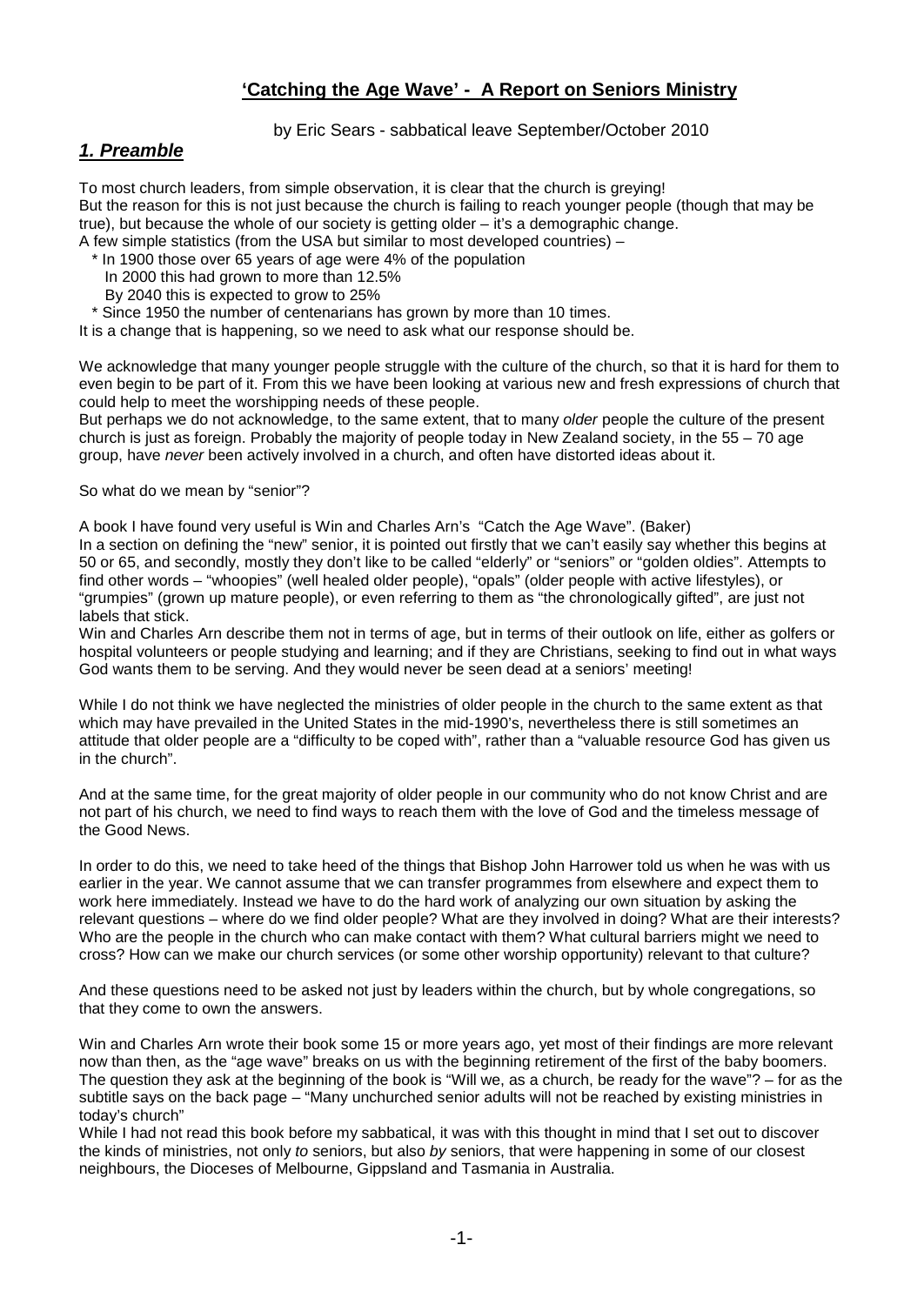It is easiest if I simply describe some of these ministries by diocese, though it will be clear that there are recurring themes. In addition, there are a number of links between these dioceses, because some of the ministries in Tasmania were actually a spin-off from ministries in Melbourne. Mostly only a small number of churches were visited in each diocese, but there were also some meetings with key people, and some of these we might well consider bringing to the diocese at some stage to share their insights.

# *2. Diocese of Gippsland*

We traveled first to this diocese, staying with Rev Rob Johnstone and his wife Lyn, now retired at Bairnsdale and one of my contemporaries at Ridley College in the 1970's.

We were able to set up a meeting with Bishop John MacIntyre (another contemporary at Ridley), and the following is a brief summary of what John had to say -

Gippsland has a total population of about 225,000, with the Registry Office and headquarters of the diocese at Sale, Central Gippsland. Sale is a town of only about 15,000, and is not as big as the larger town of Traralgon.

Sarah Gover (nee Pitman) (and David) – who was once a youth leader in the Nelson Diocese, does community development work, including Mainly Music, using older people as a resource.

Some comments of John at this point –

 'We have what Rowan Williams calls "the mixed economy" – seeking to have both older and younger together. (Note – this comes about particularly because the diocese is very *rural*) Don't try to get elderly to join in and be enthusiastic about things that are too far outside their thinking. Hugh McKay – Australian Sociologist Builders/Boomers/GenX - get them to tell their stories!

(note – this is a recurring theme in other places also)

Young people commit to *causes* not *structures'*

He went on to mention a number of programmes that are either *for* seniors or *utilize* seniors, and some places where there are good examples of a "vibrant church involving all ages" –

### **(a) Parish of Paynesville –**

"The Quiet Garden" . An international movement. Engages older people. They also have an annual jazz service.

To build relationships with the community they put in 12 stained glass windows telling the story of Peter, using a local glass artist to do the stained glass work, and inviting families in both church and community to sponsor them. It helped these families to really feel they belonged.

People in the community (not just the church) were asked to help with a kids programme and this lead to positive engagement with older people outside the church.

Often older people don't feel they have permission to do things – they must be given that permission. Gentle exercise programme for seniors (this is used in a number of places).

### **(b) Parish of Leongatha –**

Have redesigned their kitchen so that they can reach out to people. (also seen in Melbourne)

- older women are used to teach young or struggling Mums about cooking and other practical issues.

### **(c) Parish of Sale –**

'Groovy Grannies' do a lunchtime activity with children in the school – kids knocking down the doors to get in!

John's comment - The diocese must send messages that are affirming of every age group. He suggested that there are some good reports from CRA –"Christian Research Associates" www.cra.org.au His charge to Synod

- − change is necessary
- − How do we go about it in a creative way?
- We need to give our leadership permission give them space.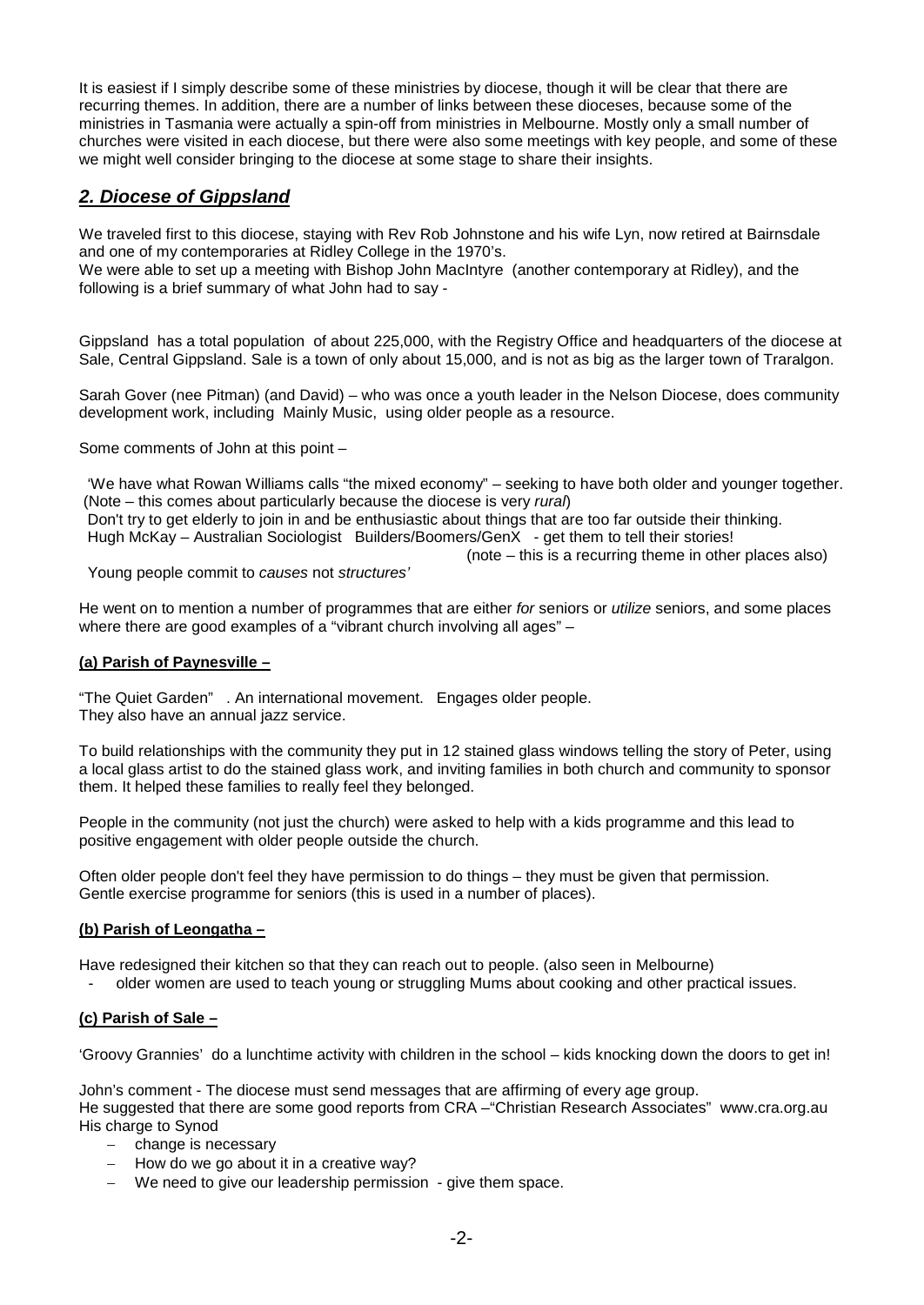# *3. Diocese of Melbourne*

My contacts were again through people I knew – in particular, Rev Gordon Hargreaves – another contemporary from Ridley College and the pastor of the early congregation (mostly seniors) at Glen Waverley Anglican Church (GWAC) until his retirement. Through him, and also coincidentally by recommendation from Bishop John Harrower in Tasmania, we were put in touch with John Christie, who picked up some pioneering ministries among seniors at GWAC some 15 years ago.

Since that time John C has helped to birth several new seniors' ministries in Tasmania, and has also been invited to speak at various conferences and venues. He is now, at age 69, still involved in a number of roles at GWAC but is no longer on the fulltime staff. We were privileged to spend some hours with John, hearing a summary of Seniors Ministry at GWAC and being given a number of resources, including the Win Arn book mentioned above.

Glen Waverley is a large parish in the outer eastern suburbs of Melbourne, with about 6 - 7 FTE staff and congregation attendances totaling about 500+.

Gordon Hargreaves is now living in the Rowville and Ferntree Gully Parish (RAFT – they didn't know what to do with the "G"!), a midsize almost adjacent parish formed by the amalgamation of two parishes, with a fairly new A\$2M church plant, and a staff of about 4 FTE. Congregation attendance would total about 200.

Peter Crawford has for 30 years been senior pastor in the Emerald Parish, a rural area to the east of Melbourne. Though a district of only about 6000, it has 3070 of the population on its database, at least as a contact, and has about 8 - 9 FTE staff, which includes some 2 dozen on the payroll. Some of these are funded in part by government grants because of the church's involvement with the community and a considerable number of older people are involved in these ministries. Congregation attendances total about 360.

Although these are large churches, I believe there are important principles that we can learn from them.

## **(a) Glen Waverley Anglican Church (GWAC) and John Christie**

Although we did visit the church buildings at Glen Waverley, it was the ministry of John Christie that was particularly exciting in the context of what we were seeking to explore. The following is only a brief overview of what has been done in that parish, and is mostly my notes recorded at the time with him.

John Christie - At age 55 made redundant as an engineer.

Was offered training (with government grant) and chose to do a Graduate Diploma at Ridley College for one year full time, with focus on men's senior ministry. This also included evangelism.

He then pioneered or helped to advance ministries at GWAC which have included:

**(i) An Alpha Course** targeting seniors – up to three courses per year. Held in the morning with a sandwich lunch to follow.

### **(ii) Annual Discovery Tour**

This started small and grew.

Chartered a bus for a 5 day tour – all around the state and interstate to Canberra, Adelaide and Broken Hill. One year a group of 35 toured around Tasmania for 9 days, and another year a group of 19 toured around NZ for 2 weeks.

Tended to be older people (note – many are comfortably retired in GWAC)

Broke down barriers and brought people to church

[John told us the story of Mary and Tim (not their real names). Mary was a churchgoer but Tim, her husband, was not. However he felt that a bus tour, even with some non-compulsory evening discussion groups, was not too threatening, so he joined Mary on the trip and made some good friendships with some of the men. The Sunday after the tour he asked his wife, "Would it be alright if I came to church with you this morning." Mary was delighted, and over the next 9 months Tim came regularly to church, growing in his faith in God. Sadly, about nine months later he died accidentally. However, the funeral was a time of rejoicing and celebration, knowing that Tim had come to faith].

Each evening of the tour, voluntary groups met for discussion and prayer. Very informal.

Used printed sheets with some quotes from sources such as:

"Stories of the Heart" - Alice Grey

"Quiet times for Couples" - H Norman Wright

"Stories for the Soul" - Philip Yancey

This year the tour went to an area between Echuca and Albury on the Murray River - with a group of 31.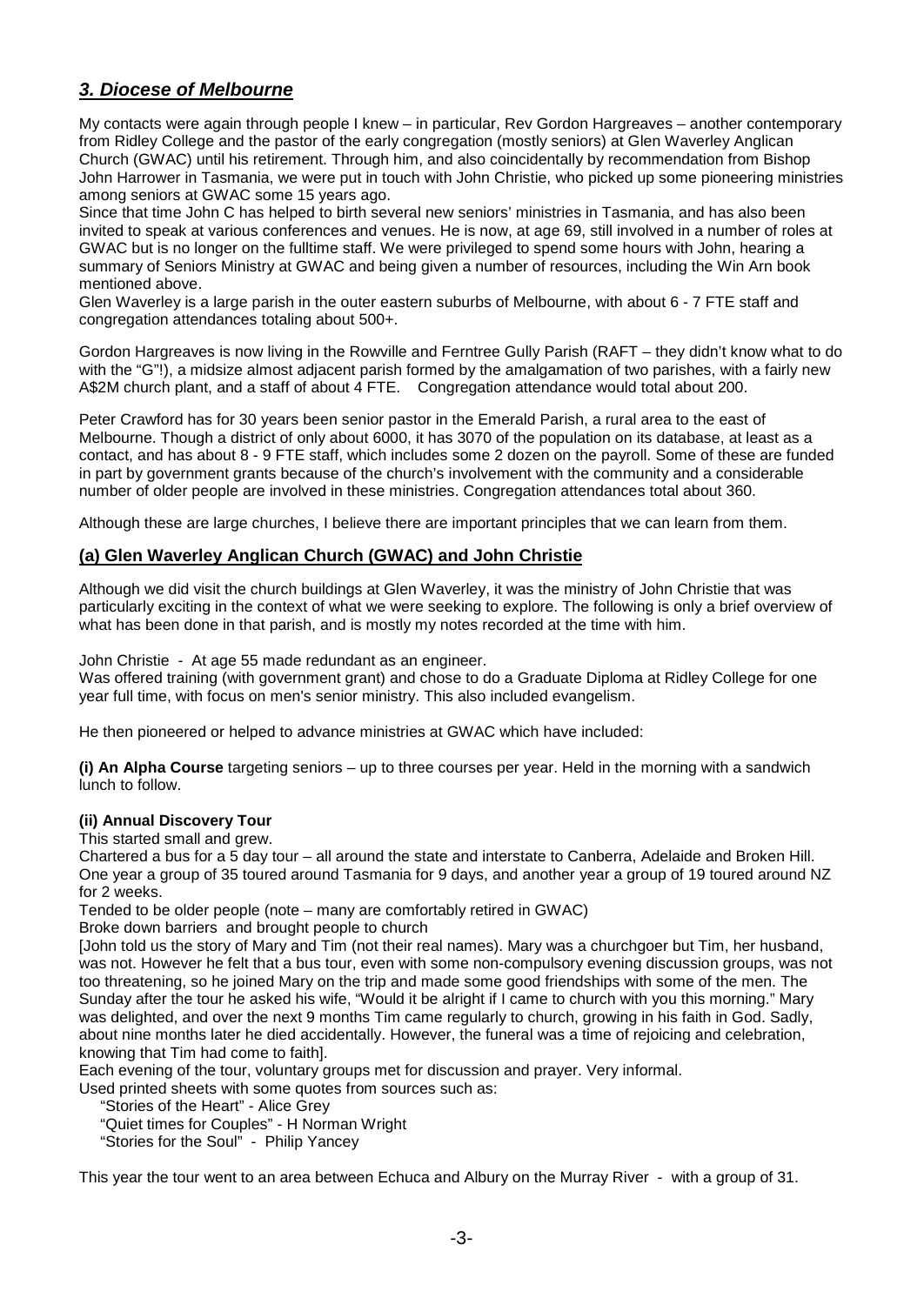#### **(iii) Men's Shed**

Woodworkers – at the church. It attracts a few outsiders though not many have yet been incorporated.

**(iv) Indoor Bowls** – again not much evangelism but building bridges of friendship.

**(v) Art Group/Watercolours group** – this is mainly seniors, though not exclusively.

#### **(vi) SEEDS (Seniors Encouraging, Evangelising, Discipling, Serving"**

This is a fairly new ministry and is coordinated by Barbara Simsen – returned from mission work overseas. - has been a real stimulus to the seniors ministry.

Fun Day – this was already held on a Saturday - a bit like a fair but not to raise money. Mostly families.

- then they added something for seniors with a "gardening" theme.
	- Speakers on orchids and landscaping. Donated plants.

There is a Seeds team that meets with Barbara – a good team player.

John C still has responsibility for music, at the 8am Sunday and 10am Wednesday services, which are particularly attended by seniors. He leads a small choir on Sunday that "drip feeds" new songs by singing them during communion a few times before being used by the congregation, often as the last song in a service.

## **(vii) MATES PLUS. (Mates – Pursuing Life Under the Son)**

This really began with John C starting to address the issues of those men who faced early retirement – maybe age 55+ (as had happened to himself). Often these people get categorized as "retired", whether 60 or 100. Men always ask the question "what do you do"? Women - "how many children do you have"? So men's significance is related to their work. Often those retired early desperately miss their mates, as well as their work.

So John began a programme to attract this group:

Didn't meet in the church building

Outreach targeted to men aged 55 – 65.

Focus – activities that they enjoy coming to. No overt evangelism

Activities - Bus trip - wine tasting, art exhibitions, museums, Fishing trips, Power station visits, Visit to airport and short joyrides, BBQ and walk, Parliament House, river cruises (I have a long list that John gave me!) Also the addressing of men's health issues – use a hotel for a meal and after-dinner talk– bring your wife – 100+ attended. Fringe men and women attend also.

Held on the last Thursday of the month generally. Attracts men outside the church.

#### **(viii) Other health issues also addressed.**

Initial contact with seniors who are often concerned about health.

Exercise/fitness class – every week with an outside professional trainer and light music. Aim is to keep costs down (some people can't afford a gym or prefer something with a smaller group). Each session is followed by tea/coffee and biscuits, and plenty of chat to grow relationships.

Walking groups

Advertise in wider community brochures etc (not just in parish publications)

### **(ix) Other comments by John**

Always tried to drip feed invitations to Alpha - many came because of their relationship with church members. (John suggested that a morning Alpha should be run to attract seniors)

The 8.30am service is a version of the Prayer Book with modifications. Use of TNIV.

Comment – attention to detail is important when planning all events.

(John gave me copies of the detailed planning done for some of the events)

Bi-monthly brunch (between the 8am and 10am church services) – maybe 100 sitting down. Mostly church people but they invited friends and neighbours.

Some people find it hard to pray in a group – especially older people who have not done so in the past, so Barbara "teaches" them to pray by handing out a list of prayer points. People can just read them, or sometimes people say what is on their mind and then just say AMEN. Formality reduced to a minimum.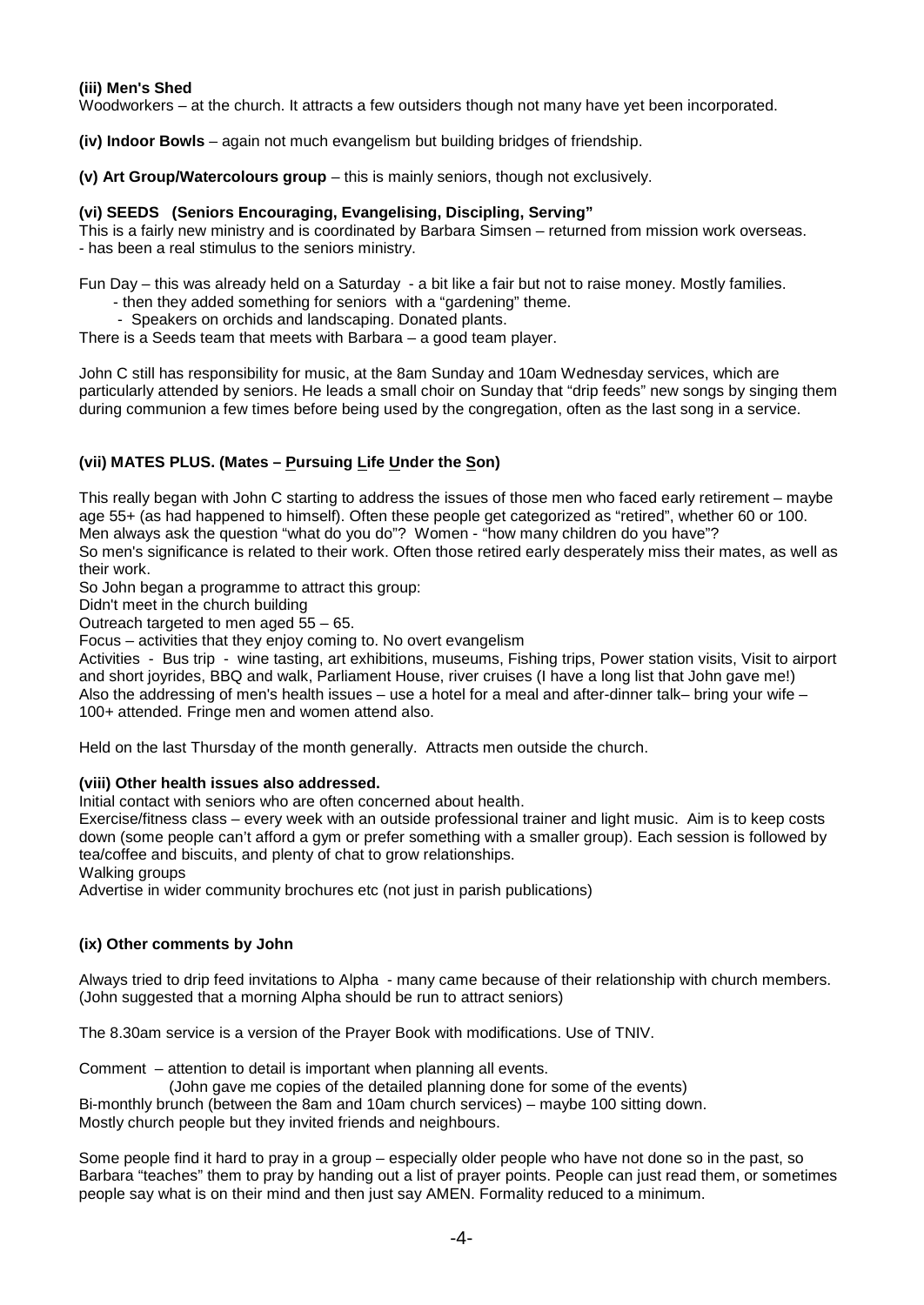### **(x) Books recommended by John Christie**

"Catch the Age Wave" - Win Arn / Charles Arn.

"Just Walk cross the room" - Bill Hybels. (a good book on personal evangelism) (available from Koorong) "Making the Most of the rest of your Life" - John Chapman (former Sydney Diocesan Missioner) (Koorong)

 [ I now have a copy – its really a short evangelistic book aimed at those who are getting older] "Ministry To and By Seniors" - John Olsen. (An article from an Anglican Journal; does anyone have this, or know the source?)

### **(xi) A small selection of the leaflets available in the foyer of GWAC - ideas to get you thinking!**

(I have a copy of each of these)<br>Welcome examely colour small brochure welcoming newcomers - a full colour small brochure welcoming newcomers Welcome – Membership - a form explaining the steps to membership at GWAC From "welcome" to belonging ... at GWAC - a four session course Infant Baptism at Glen Waverley Anglican Church - a three-fold leaflet<br>Welcoming Children to the Lord's Supper - a three-fold leaflet Welcoming Children to the Lord's Supper Believers Baptism **Bullet Believers** Baptism **- a three-fold leaflet** The 2010 "Discovery Tour" Springtime around Cobram on the Murrav October 11<sup>th</sup> -15<sup>th</sup> GWAC Life Groups 2010 - information and a form about homegroups. MU & friends 2010 program - a three-fold leaflet about Mother's Union.<br>Our ministry partners - a full-colour card with pictures of the 11 mis Our ministry partners - a full-colour card with pictures of the 11 mission families supported by GWAC<br>Praying for Mission - a three-fold sheet about how and why to pray for missions - a three-fold sheet about how and why to pray for missions Playgroups at Glen Waverley Anglican Church - a three-fold sheet containing info and parenting tips Children and Family Ministry 2010 - info and contact person Ignite – GWAC youth ministry - single one-third sheet with info and contacts Money Matters (subtitle)- An information resource for the people of Glen Waverley Anglican Church<br>"seriously scoop" (subtitle)- seriously fun - a programme for Grade 4 – 5 children held on Friday - a programme for Grade  $4 - 5$  children held on Friday evening. A bookmark card (only GWAC on the front) - on the back info about using your gifts for service at GWAC. Come and join the fun at …Saturday Church - a small glossy info card (in colour) with phone number. Friday night Craft Group - info on a one quarter size white sheet, colour print Strangers & ALIENS iCAMP 2010 CYC Phillip Island - For all youth Yr 6 – 12 WOW and Waverley Cinemas Fundraiser Offer - A5 info sheet (b/w) GWAC Financial Partnership in the cause of the Gospel - 3-fold sheet giving details of finances for the last year, and a giving form to detach if needed GWAC Newsletter - the current monthly newsletter, b/w 4xA4 sheets folded to A5 size and stapled Seeds - single b/w A4 sheet folded to A5, info about the seeds programme, and a survey form. **Website : www.gwac.org.au**

## **(b) Rowville and Ferntree Gully Parish (RAFT)**

Gordon and Ann Hargreaves, with whom we were staying, were familiar with ministries at RAFT as the parish where they worship, although not officially part of the ministry team. Nevertheless, he has oversight of the pastoral care for the early service, and is also called upon to preach and lead services at times. So the information in this section is both what we observed, and some information given by Gordon and Ann.

As mentioned earlier, it is a parish with an attendance of about 200, and about 4 FTE staff. It was formed from two parishes some 7 or 8 years ago, and old buildings were sold to begin funding a new multiuse complex of buildings – which have been very carefully designed to provide good use for both the church and the community.

Some things we noted

- not only are there good lcd screens in the church and foyer for showing the service (sermons, songwords etc), but also a screen at the back of the church (facing the front) for the singers and worship leaders.

- there were two crosses, superimposed upon each other, at the front of the church, symbolizing the coming together of the two parishes.

- there was a good, clear sound system in the church which made hearing a pleasure.

- a lot of planning had gone into making sure that sound reflections were minimized. This was evident not only in the church but also the hall and other rooms.

- an important emphasis in the parish is building Christian Community – and related to this is the coffee area which is used continually throughout the week.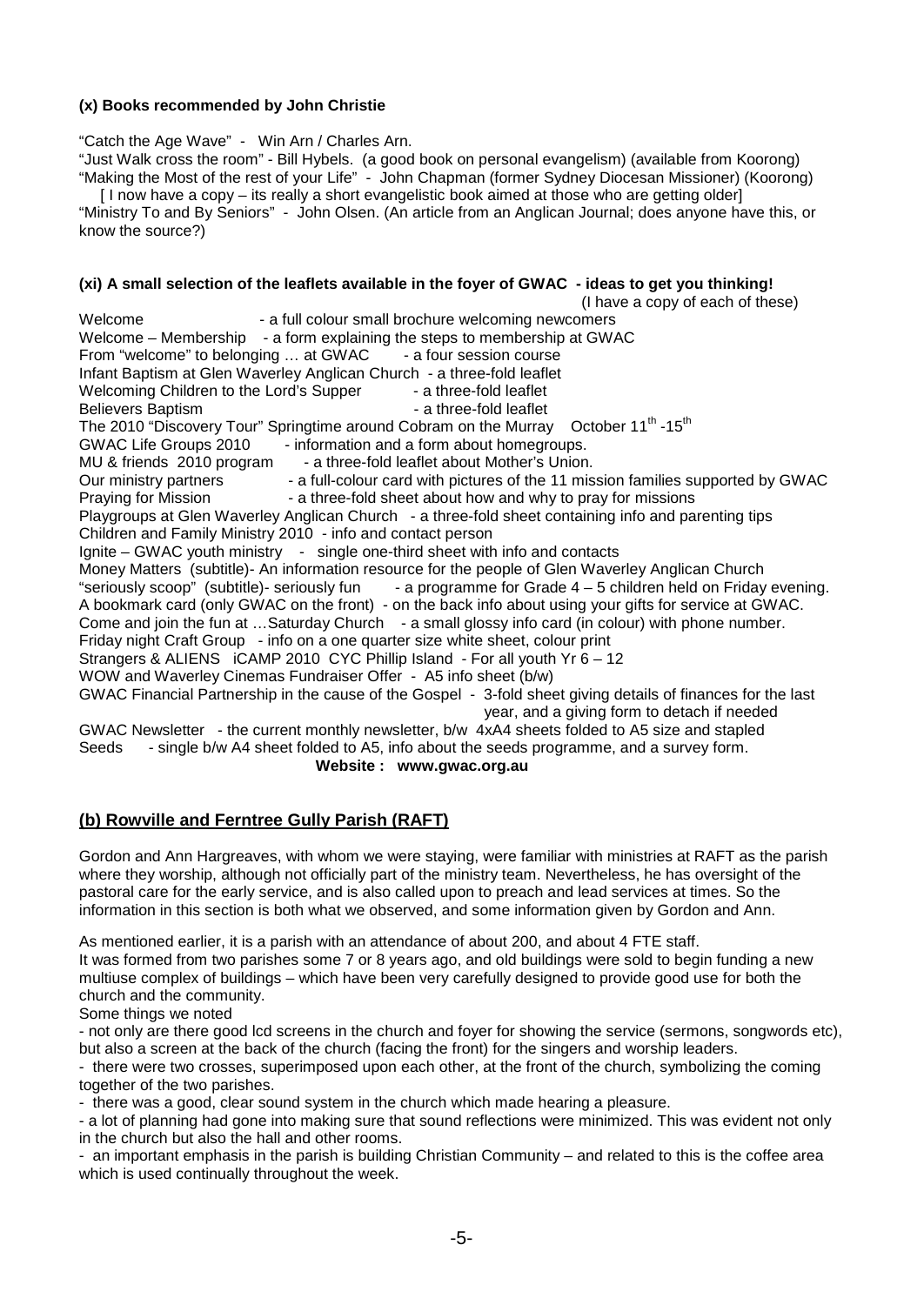### **(i) Careline**

This is a phone counseling service provided by a number of churches in the district. RAFT has three x threehour slots on a Wednesday. A number of the counselors are seniors in the church.

### **(ii) Family History Group**

This began during a time of locum when the church building was not being used much during the week. There were people who discussed having problems looking back to some of their family history. Some of these had convicts (exported from England!) in their family tree and tracing ancestors was not only difficult at times, but could also be hurtful.

By dealing with these things and helping correct wrong history, people felt more at peace.

The group takes great care of *feelings*, especially where there are other living family members.

#### **(iii) Community Kitchen**

We were amazed at the forethought that had gone into building a full commercial kitchen, so that the church could help teach both elderly (eg widowers on their own) and also younger people the skills needed for nutrition and cooking. Two sessions are held each Wednesday.

#### **(iv) Victorian Certificate of Applied Learning (VCAL)**

We will refer to this later in relation to the Emerald Parish, but it is designed for year 11 and 12 students for whom the usual school programmes do not meet their needs.

At RAFT, some of these students are used for various projects in the church grounds. These have included building a sandpit, landscaping and recently a concreting project.

A community garden is also planned for part of the church site.

An older person is responsible for maintaining the grounds, and involved with the VCAL programme.

#### **(v) Strategic Plan**

This was impressive, mainly for its simplicity with four Strategic Priorities.

Even better was the fact that a person from the community who used the building, felt that the word "outsider" used in the last of the priorities (which were displayed on 4 banners in the foyer) was not very helpful. So the church heard what was being said and changed its last priority from "Engage Outsiders" to "Engage Community". Listening is important!

#### **(vi) Mainly Music**

As in other parishes, most of the people running this are seniors,  $60 - 70$  years or more!

### **(vii) Life Groups**

These are the house groups or cell groups that meet, mostly weekly. At least some of them are run by seniors, for seniors.

### **(viii) A selection of some of the leaflets available in the foyer at RAFT**

RAFT Strategic Plan - an A5 size booklet in light card cover. 10 pages. The Mission. The Vision. The Plan. Weekly newsletter - single A4 folded sheet. b/w Raft Kids - 3-fold on yellow. Children's programs at RAFT Raft Youth – 3-fold on blue. Youth programs at RAFT – also another sheet with specifics for each term. SkillsPlus Community VCAL at RAFT - Coloured 3-fold. Info and contacts Community Kitchen - 3-fold, detailed coloured brochure. Raft's Little Fishes - small paper "card". After school group for little children Puppets & Drama – for year 6 and up. Small coloured handout. Covers the whole year. Communication Card – one quarter of an A4 – for any feedback to staff or parish. Family History - info and contact RAFT Anglican Church Memorial Garden - Information leaflet *Community advertising –* Wellington Care Centre - a counselling service Ranges Chess Club - information including fees<br>What to do after a Drink/Drug Driving Offense - a Department of Health brochure. What to do after a Drink/Drug Driving Offense Zumba Fitness - advertising brochure. Summer Junior Soccer – info and training nights. *Diocesan* The Melbourne Anglican Foundation

#### **Website: www.raftchurch.org.au**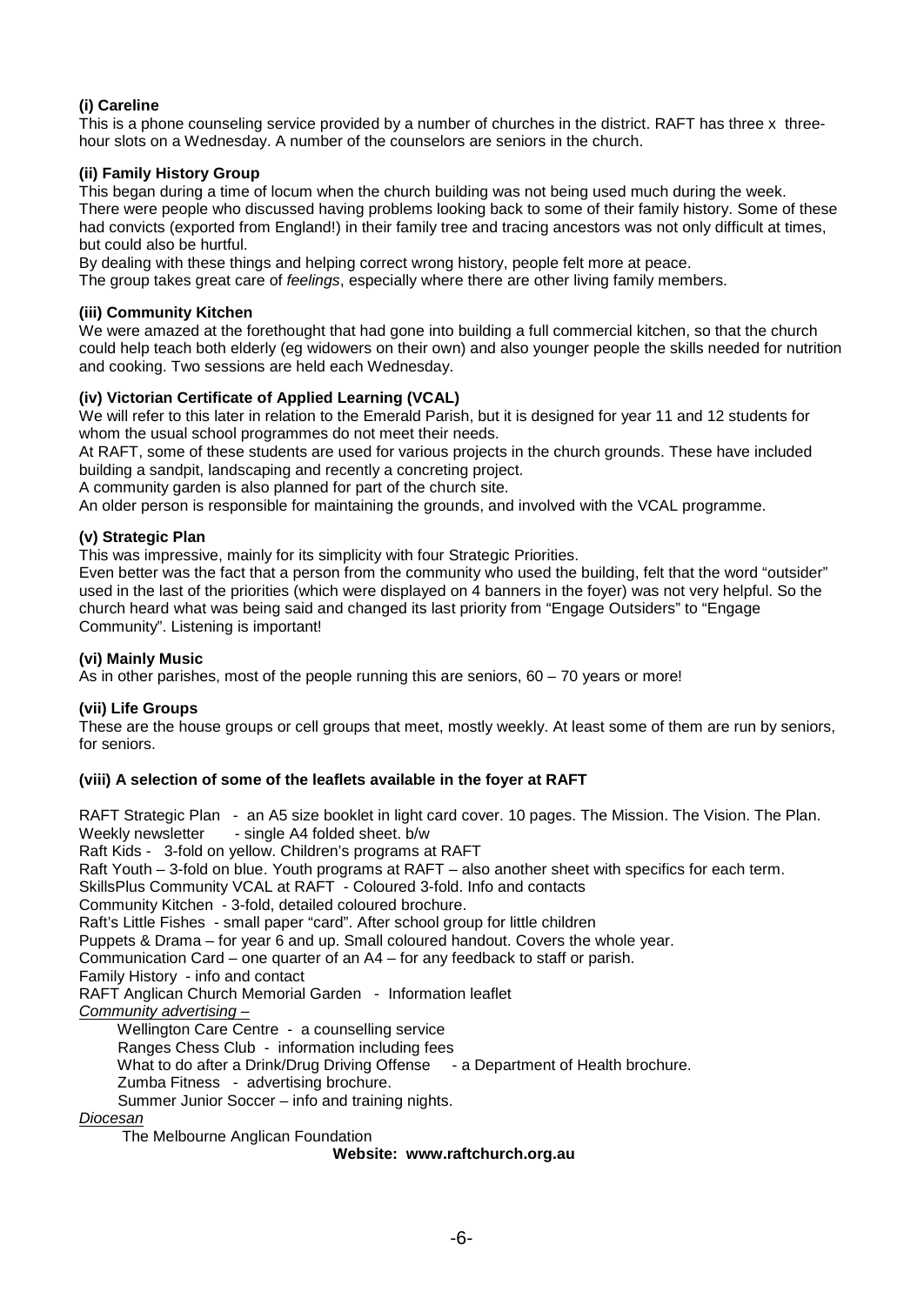# **(c) The Parish of Emerald**

To recap, Peter Crawford has been the rector and senior pastor here for 30 years, arriving 2 years before the disastrous fires of Ash Wednesday which happened in 1983. It has contact with about half of the population of the district through its database.

During that time the church has become a substantial influence in the community, particularly through its community facing ministries.

We were grateful to Peter and Karen for giving up some of their Sunday afternoon to meet with us and share the stories of the parish.

In some respects the parish does not have as many ministries with the elderly as some others simply because, like many rural areas, older people tend to move towards larger towns as they age.

Nevertheless, all those in the church are expected to exercise their spiritual gifts, including the older members. There are few over 70 year olds, though there is a local nursing home and some independent living units which are visited by church members.

One group which meets is "People Exercising Gently" – which is mostly for older people. There are also two small groups of mostly elderly meeting for "Doing Life Together".

A large part of the ministry of this church is to young people, many being "at risk" youth.

Those who train and qualify for Christian youth ministry, gain qualification for both church and government programmes.

Accredited courses are run for youth and kids at risk, and there are now two campuses for a college run by the church, of which one is on the other side of Melbourne.

These campuses run TAFE programmes as well as VCAL.

Frequently government departments have turned to the Emerald parish for emergency recovery assistance because the parish has trained and qualified people.

There is a strong underlying ethos of evangelism in all that the parish does.

Peter lists about 80 ministries that happen in the Emerald parish, and seniors are involved in many of these.

The community magazine, which is produced by the church, is a monthly publication which has helped to redefine community values and has high credibility in the local community. It is a glossy A4 magazine with a budget of about \$120,000, a staff of 3 paid workers, and many volunteers.

Other activities mentioned (but not an exhaustive list) included:

Concerts - Hi-brow, popular, Pantomime…. Playgroups Dad's nights Family nights Clothing sales Father/Son camps Chaplains for schools (this is a feature of Australian schools!) Mentoring (Seniors mentoring teens – 2 programmes)

The church has also been involved with planting new churches; one of these at Cockatoo.

They have an excellent 24 page manual, "St Mark's Manual … for participating members". - covering topics such as Core Values, Policies, Communication, and Guidelines for leaders. *(Definitely worth looking at - I have some copies)* 

Although many of the activities and ministries of the Emerald parish are not specifically "senior related", I feel it is encouraging to report what is happening in a rural area, in a district of a size similar to many of our rural parishes in the Nelson Diocese. Some clergy or laypeople from our Diocese might seriously consider spending a week in this parish!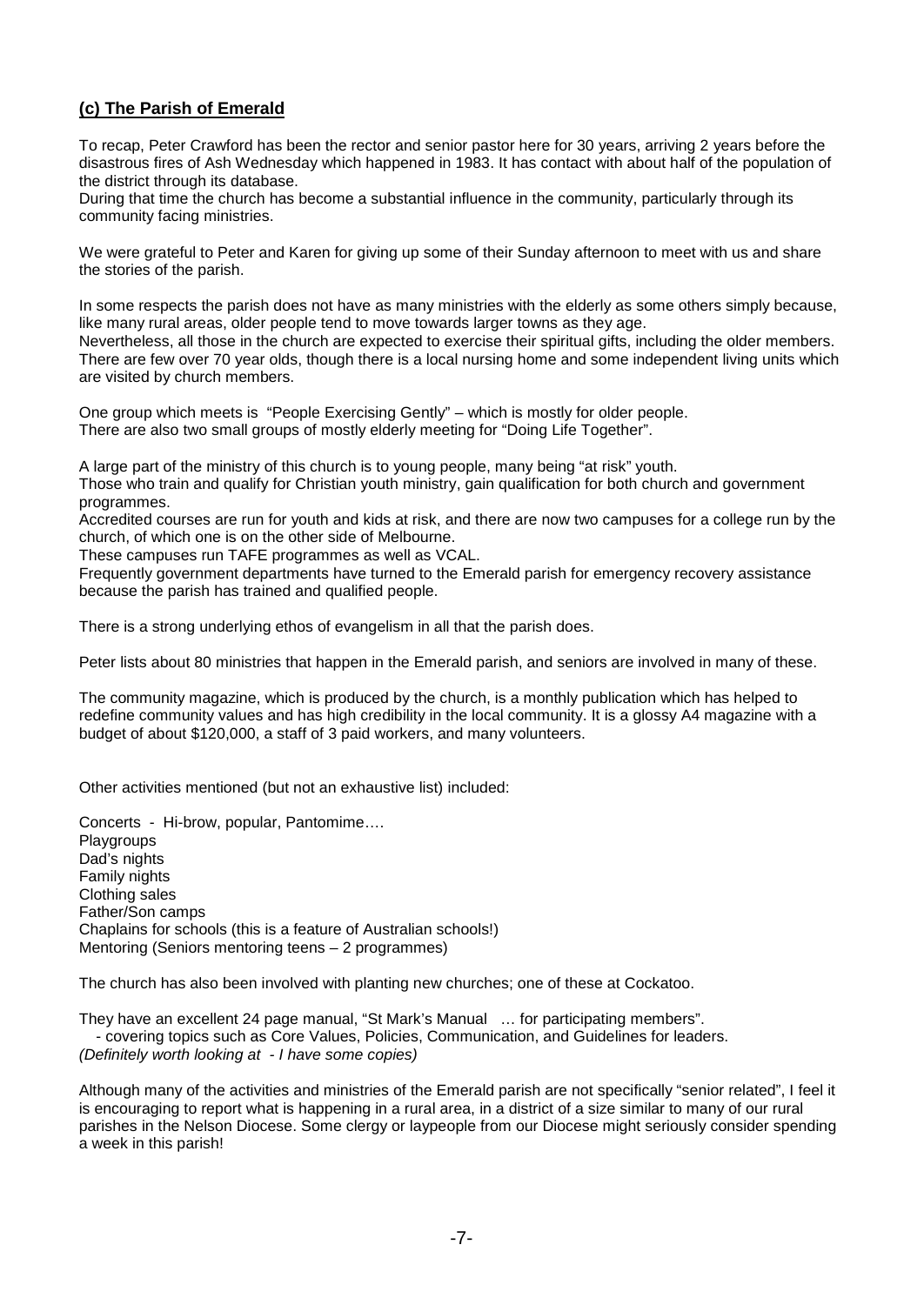# *4. Diocese of Tasmania*

## **(a) Parish of Sandford (in Rokeby, Sandford and South Arm)**

We stayed in a campervan at Rokeby, with Rev David Le Rossignol, Heather and their two "still at home" children. David was yet another ex-Ridley contemporary, and although of retiring age, he still has a 6 hour per week position caring for the Sandford congregation of this parish.

In fact the church is a fusion of Rokeby, Sandford and South Arm, of which the Rokeby church is in a growing suburban area, and is very much the larger of the three congregations. The Sandford and South Arm areas are now small rural churches, though for historical reasons the rector still lives at Sandford. The Parish Centre is at Rokeby. All very confusing!

Generally there are three services in the district each Sunday

- 8am at Sandford attended by mostly elderly, with a conservative prayer book service and hymns (though one young person attending the morning we visited seemed quite at home!)
- 10am at Rokeby a more contemporary service, involving children and a Sunday School
- 5pm service at South Arm again generally a prayer book service.

In general the parish resembled many of our rural parishes in the Nelson Diocese, with a good weekly newsletter containing info about mission partners, people to pray for, a prayer chain, and coming events such as a fun day, first aid certificate course, special appeals concert, and a 5-point statement of the church that they seek to be.

There was a special effort to reach the younger families in Rokeby, with a youth and children's minister appointed (I'm not sure that this was full-time).

There were a variety of programmes involving older members (eg a Sandford Guild), with a number of Bible Study groups meeting.

## **(b) Parish of St Thomas' Howrah**

I had not planned to see this church, but found when I arrived in Hobart that I had been "booked in" to do a Natural Church Development seminar there the next day – a day-long event!

So I took a little time to look at the church organisation.

Howrah is a larger settlement than Rokeby, and adjacent to it on the northern side closer to Hobart city. Though I met the rector briefly while there, I decided as I wrote this report to phone her and ask some questions. Helen (who is also the archdeacon), told me that the "age profile" of the church was high – which is a nice way of saying most have grey hair or none.

It was a church in decline which had lost contact with the community when she went there 2 years ago.

Numbers have not grown dramatically since her arrival, but she feels the decline has stopped.

It has a congregation of just 40 - 50 attending at one service on a Sunday morning , though a very free kids and family gathering once a month has been started on a Sunday afternoon in the last few months drawing another 15 – 20. The church plant has been updated and is quite user-friendly.

For a church of its size, it seemed to have a lot going – Craft Group, Playgroup, Prayer Group, Film nights, a women's night away and a new venture of café church to be held one Sunday morning. I am told that some of the men of the parish joined with another parish for a "men's away" night some months ago, which the rector of the other parish ran, so it was now her turn to run the joint "women's away" night.

There was a clear attention to detail and well ordered functions. I noted a cupboard door with beautiful pictures attached for little children. They were at a child's eyelevel (much too low for me) Good thinking!

Two years ago the parish could manage only a 0.75 stipend, so she had responsibility for another church. However, they have now stepped up to 0.85, so she has applied for a grant for the next two years, hoping that the parish will then manage a full stipend. Helen believes that there is now a spirit of hope in the parish.

Since most of the people in the parish are "older", they are the ones who fill the ministry needs. Helen has sought to make the church more community facing, and has reestablished links with the local school. As a result, a couple of retired men from the church will shortly be helping boys at the school to learn how to fix bikes, repair punctures etc.

Even if there are no children at the morning service, she still has an "all age spot" suitable for them – with the adults entering into the spirit of what is being done.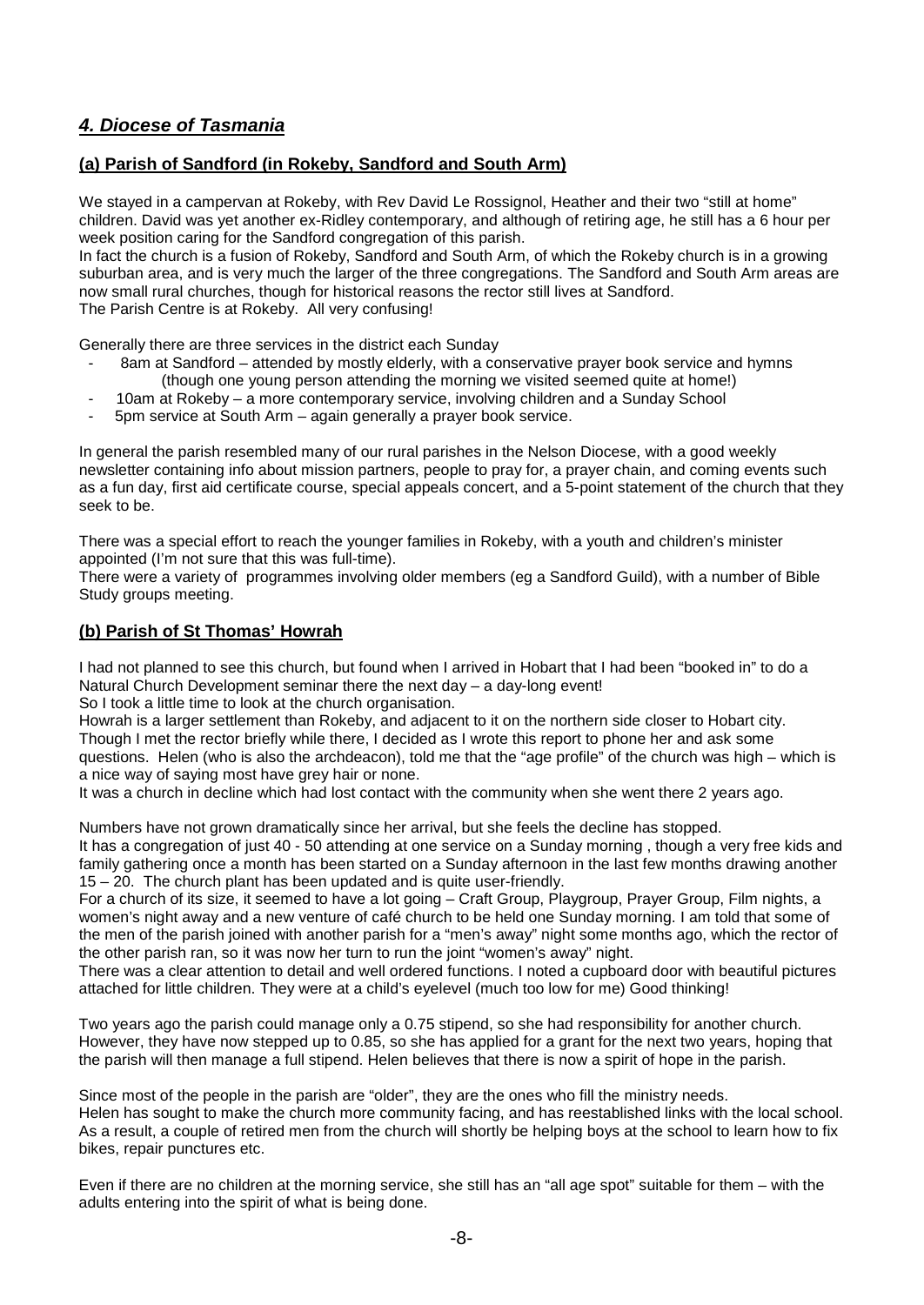At Christmas the church and hall will become "Bethlehem Street Live" – a recreation of what a complete street in Bethlehem may have been like, with various shops and the stable at the end – complete with live donkey. People from the community or groups from the local school will be invited to "walk the street of Bethlehem". Once again, it will be many of the older people who will be involved.

What I liked about the story of this parish was the hope it gave in a small, semi-rural area, using mostly older people.

## **(c) Anglican Parish of Kingston (APOK)**

This parish is on the south-western fringe of Hobart, and was at one time a very large parish, drawing people from a wide area to the charismatic worship which was its attraction.

Though perhaps not quite as large today in terms of congregation, it still draws congregations of 300+ (the auditorium seats about 450 – 500).

I met the rector only briefly, but had time to look around the buildings, which were constrained by a cemetery onsite – leading to some interesting and creative shapes!

The church managed to buy a large piece of land on the opposite side of a busy road, for a car park.

The only story I can tell is of an older man (about 70), who originally went from the Nelson Diocese to train at Ridley College, but subsequently decided to embark on a career in science in Australia and drifted right away from the church. When his wife died just a few years ago, he started thinking again of spiritual matters, and found a church in Hobart which he enjoyed, but which did not meet his need for fellowship and a home group. But through friends he knew, he was introduced to APOK; and his faith has grown immensely, so that he was keen to show us "his church". The power of friendship and community – especially at those crucial times in life - is all important.

#### **www.apok.org**

## **(d) Rev Bruce Geeves – Missioner to Seniors in the Diocese of Tasmania**

(1 Thess 2:8 "Share not only the gospel but your very own lives…")

We met with Bruce the day before we were due to fly home – partly because Bruce does not use email, and all I could get for 3 – 4 weeks prior was an answerphone. It turned out that Bruce was away doing his seminars.

Bruce's present ministry began some years ago when, in his mid-life, he realized that he could no longer do the "youth work" for which he had trained in the Church Army. He also realized that there were many older people, often not part of the church, who needed to be drawn to Christ.

After spending some time with John Christie in Melbourne, and reading books such as "Catch the Age Wave", he approached the Bishop of Tasmania with a suggestion that he work among older people and the retired.

Bruce has developed a resource called "Nostalgia Now" – a series of interactive sessions that run over a complete weekend in a parish. His vision is to have a trained senior's team in every parish who can communicate, through their life stories, the good news of Jesus. It also helps these seniors to see that they have a "resource of richness" in their faith.

It is a way of helping older people to discover a way of sharing their faith, by reflecting on the past and telling those stories.

As I haven't seen one of these being done, I can't describe it exactly, but Bruce begins with pictures or objects that evoke memories – these vary from place to place; and depend on the group present. He doesn't use a lot of printed material, but has a large collection of material in scrap books. These include his written plans. But his house is filled with nostalgic items – records and covers, books and pamphlets, and a good number of retro items from the 1940's – 1980's.

When Bruce goes to a parish he prepares by finding out about some of those who will come (including two or three church members that he "primes up"). He begins with these on the Friday night, with some fun as they look to their past and discover the impact that Christ has had on their life story.

There are further activities on the Saturday, often bringing in those from outside the church, before he speaks at the Sunday service(s).

His approach really respects where people "are at". He is different and definitely worth listening to!

I have a couple of pamphlets explaining "Nostalgia Now". One reflects how the program runs, and the other introduces Bruce in more detail.